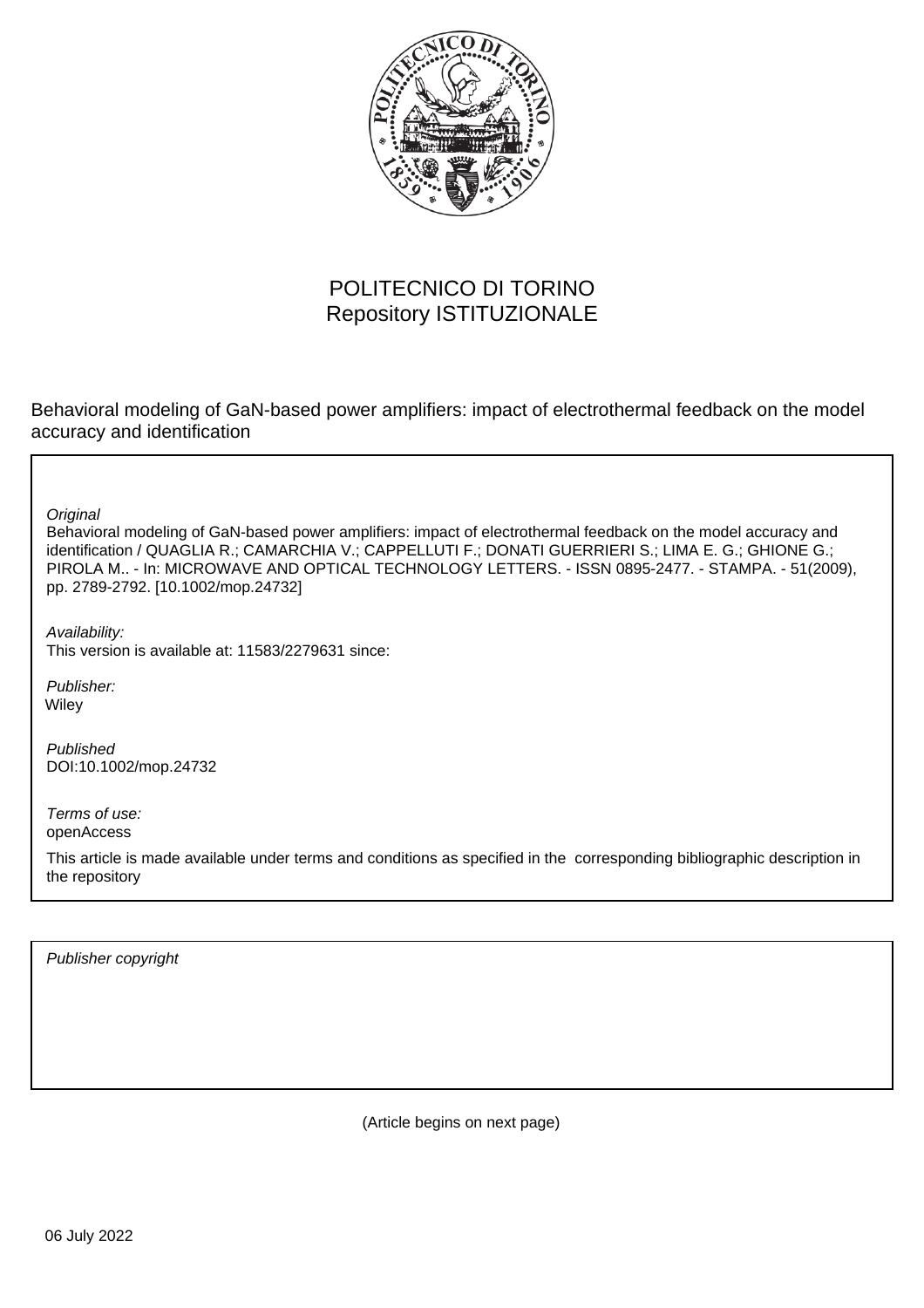# **BEHAVIORAL MODELING OF GaN-BASED POWER AMPLIFIERS: IMPACT OF ELECTROTHERMAL FEEDBACK ON THE MODEL ACCURACY AND IDENTIFICATION**

#### **Roberto Quaglia, Vittorio Camarchia, Federica Cappelluti, Simona Donati Guerrieri, Eduardo G. Lima, Giovanni Ghione, and Marco Pirola**

Department of Electronics (DELEN), Politecnico di Torino, Corso Duca Degli Abruzzi, 24, 10129 Torino, Italy; Corresponding author: vittorio.camarchia@polito.it

**ABSTRACT:** *In this article, we discuss the accuracy of behavioral models in simulating the intermodulation distortion (IMD) of microwave GaN-based high-power amplifiers in the presence of strong electrothermal (ET) feedback. Exploiting an accurate self-consistent ET model derived from measurements and thermal finite-element method simulations, we show that behavioral models are able to yield accurate results, provided that the model identification is carried out with signals with wide bandwidth and large dynamics.* 

**Key words:** *behavioral model; GaN HEMT; power amplifiers; electrothermal models*

## **1. INTRODUCTION**

Next-generation RF power amplifiers (PAs) based on GaN High-Electron Mobility Transistors (HEMTs) take advantage of the high breakdown voltage typical of wide-bandgap semiconductors to reach record power densities, one order of magnitude larger than those achievable by state-of-art GaAs technology. As shown in [1], device self-heating and the related slow memory effects affect the device performances, above all in terms of linearity under multitone or variable envelope excitation, thus requiring the development of modeling tools able to accurately describe the electrothermal (ET) interaction and its effect at physical, circuit, and system level. In particular, the accurate and efficient system-level modeling of the PA linearity (that is significantly influenced by thermal memory effects, see [1]) is a key issue for the reliable simulation of modern radio frequency (RF) communication systems (which aim to increase the bandwidth efficiency through the use of complex modulated signals characterized by a strongly varying envelope), with an aim at improving the PA linearity through the use of baseband predistortion stage, whose design requires a very accurate PA model in the presence of complex input signal.

Within the framework of physics-based and circuit-level models, the simulation of thermal-induced nonlinearities requires a detailed system-level description of heat diffusion dynamics (and not only the knowledge of the average or dc device temperature) and a self-consistent solution of the electrical and thermal equations. In this context, we have previously developed a compact self-consistent ET model [1] for GaN-based Pas, suitable for the prediction of long-memory thermal effects on nonlinear distortion. However, the computational intensity and the very structure of physics-based or circuit-level models prevents their use in systemlevel simulations; behavioral-models based on external terminal measurements are, as well known, far better suited, provided that they are able to accurately reproduce nonlinear distortions induced by low frequency memory effects in the presence of complex, variable-envelope input signals.

The development of PAs behavioral models has been widely addressed in the literature, but little attention has been given so far to the issue of ET dynamic feedback, and to the influence of such a feedback on the model performances. Typical approaches (see e.g., [2] and references therein) include memory-less AM-AM AM-PM models or models based on Volterra-like expansions [3], the latter being able to describe short-memory effects but yet not suitable for the inclusion of long memory-phenomena. Recently, a possible approach to the behavioral ET simulation of PAs has been proposed in [2], exploiting a behavioral electrical model coupled to dynamic thermal reduced model. However, the evaluation of the device thermal impedance still poses some problems, as it requires either numerical calculations, based on a precise knowledge of the device geometry and materials, or dedicated (and difficult) dynamic thermal measurements.

Based on the above discussion, in this article we take into consideration an overall behavioral model (or black-box model), wherein temperature effects are embedded but not explicitly considered by exploiting temperature as a separate control variable, and we assume that the model is derived from standard electrical measurements (though with complex input signals, not only singleor two-tone inputs). The purpose of the article is to assess, on the basis of a case study, whether such a behavioral model is able to accurately describe nonlinear distortions in high-power devices affected by significant ET feedback. To be able to fully control and separate the effect of the ET feedback, we have exploited, as the *physical* PA, the self-consistent ET compact model (SCET) presented in [1]. The model was in turn extensively tested on experimental data and, as shown in [1], is able to accurately predict the influence of long thermal memory on the nonlinear distortion.

Concerning the behavioral models, we consider two different models exploiting a Wiener-like and a memory-polynomial (MP) approach, respectively. The models are indentified on the basis of numerical simulations carried out on the SCET compact model; as already stressed, this allows to readily assess the separate effect of the electrical and thermal memory on the device performances, thus helping to clarify the impact of each mechanism on the accuracy of the considered behavioral models, in particular, with reference to the parameter extraction procedure.

## **2. SELF-CONSISTENT ELECTROTHERMAL CIRCUIT MODEL**

The reference circuit level model, SCET, couples a temperaturedependent nonlinear equivalent circuit based on a cubic Curtice FET compact model [4], to a compact dynamic thermal model extracted through a Wiener behavioral approach from full-scale 3-D finite-element method (FEM) simulations. The model was extracted and validated on the basis of pulsed dc and small-signal experimental measurements of a Selex-SI coplanar AlGaN/GaN HEMT on SiC substrate, with 1-mm total gate periphery ( $10 \times 100$ )  $\mu$ m). The model was then validated against large-signal measurements, proving its accuracy in the prediction of gain and nonlinearities. Further details on the modeling approach and validation may be found in [1]. The ability of the model to accurately reproduce slow memory effects on IM3 generation make it well suited for the development and analysis of behavioral approaches presented in the following sections.

#### **3. BEHAVIORAL MODELS**

#### *3.1. Wiener Model*

The relationship between the PA baseband input and output complex envelopes is described through the classical Wiener-like approach, exploiting the cascade of a linear filter followed by a static nonlinearity [5], as shown in Figure 1.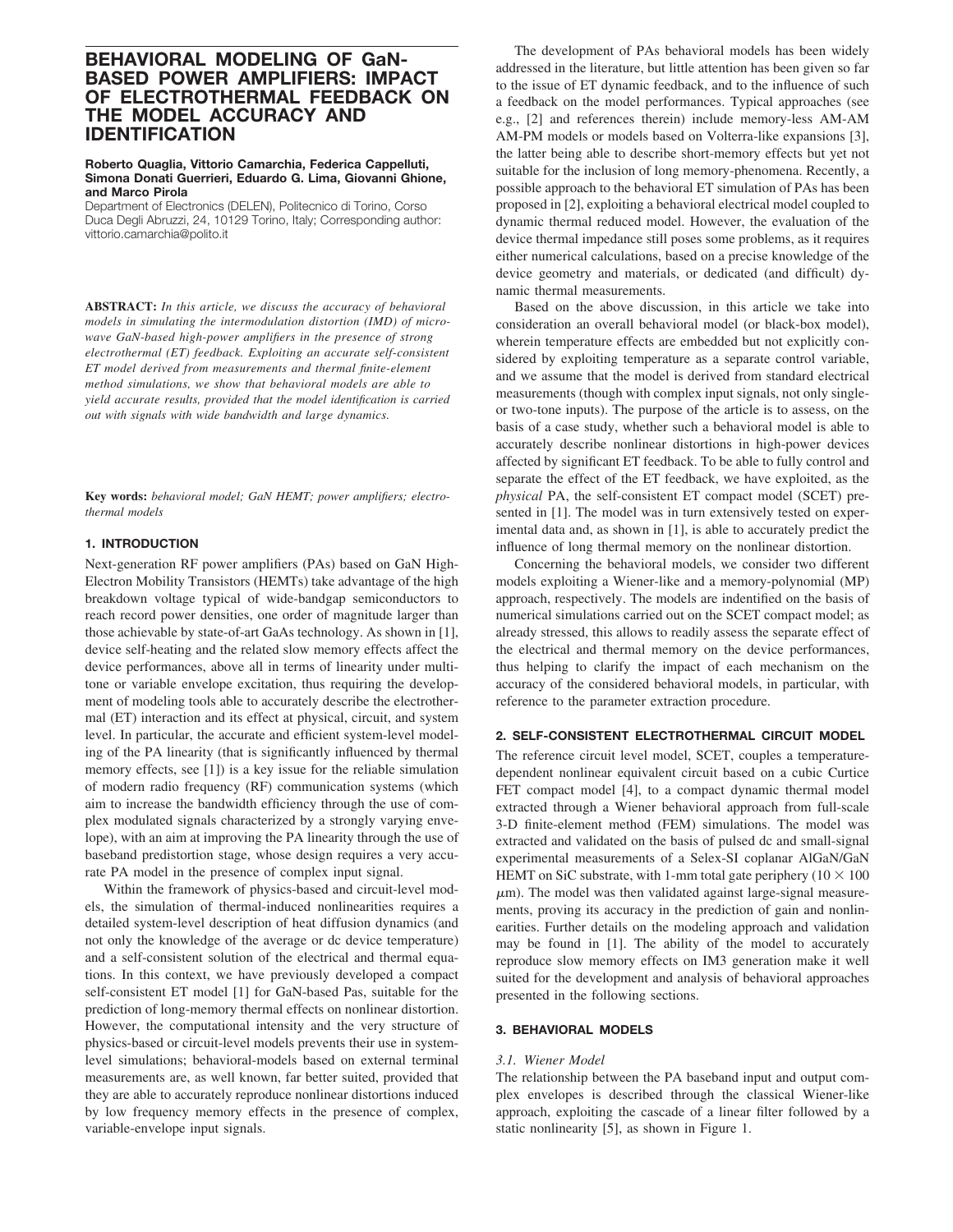

**Figure 1** Diagram of the Wiener baseband model

In the present implementation, the static nonlinearity is modeled by an odd-order polynomial, whereas a finite impulse response (FIR) filter models the dynamic linear behavior. The corresponding constitutive equation is:

$$
y(n) = \sum_{p=1}^{P} a_{2p-1} \Bigg[ \left| \sum_{m=0}^{M} h_m x(n-m) \right|^{2(p-1)} \sum_{m=0}^{M} h_m x(n-m) \Bigg].
$$

The coefficients  $a_{2p-1}$  and  $h_m$  of the Wiener model have been fitted on complex-envelope time-domain input– output measurements.

#### *3.2. Memory Polynomial*

The MP model is a particular case of the Parallel Hammerstein model [6]: every branch includes an odd monomial static nonlinearity followed by a FIR filter for the dynamic linear response.

The scheme of the MP model is shown in Figure 2; the corresponding model equation is:

$$
y(n) = \sum_{p=1}^{P} \sum_{m=0}^{M} b_{p,m} x(n-m) |x(n-m)|^{2(p-1)},
$$

where  $x(n)$  is the baseband input instantaneous sample,  $y(n)$  is the baseband output instantaneous sample, *P* is the number of branches,  $M + 1$  is the number of taps in every FIR filter,  $b_{p,m}$  are the coefficients of the model. The MP model is linear in its parameters therefore the extraction from an envelope time domain measure can be carried out by a Least Squares Method [7].

#### *3.3. Extraction Strategy*

Because of the intrinsic nonextrapolative feature of black-box system-level models, the parameters extraction must be carried out by applying proper excitation signals to the device, to cover the entire operation range in terms of frequency bandwidth and voltage/current range. The development of an overall behavioral approach relies on the idea that the proper choice of electrical excitation signals used for the model extraction is expected to capture in a direct way also the temperature operation range of interest. In what follows, we show that the overall approach can be successful if the model is extracted with excitation signals char-



Figure 3 Class A PA. Single-tone simulation results: comparison between SCET and Wiener behavioral model extracted with a single tone stimulus. [Color figure can be viewed in the online issue, which is available at www.interscience.wiley.com]

acterized by a high dynamic content (large frequency bandwidth) and a randomly generated large amplitude variation. The requirement of a high dynamic content reflects the long-memory feature of the device thermal behavior.

#### **4. RESULTS**

### *4.1. Class A PA*

The PA has been modeled both with the Wiener and the MP approaches. The complex envelopes of PA input and output signals have been collected and elaborated by the extraction algorithm. The implemented Wiener model has a maximum polynomial order of nine and a FIR filter with two taps. For the sake of comparison, the same polynomial order and memory depth has been used for the MP model that has five branches. The extracted models have been validated against envelope single-tone and two-tone simulations.

As a first test, the Wiener model has been extracted by employing a single tone excitation signal. As shown in Figure 3, the model reproduces with good accuracy the PA behavior at fundamental frequency.

However, as shown in Figure 4, the accuracy results to be very poor when IMD products are considered, especially for closely spaced tones. This is interpreted as a consequence of the wide bandwidth inherent to the thermal feedback, as confirmed from the results in Section 4.2. On the other hand, if the bandwidth of the



**Figure 2** Diagram of the memory polynomial baseband model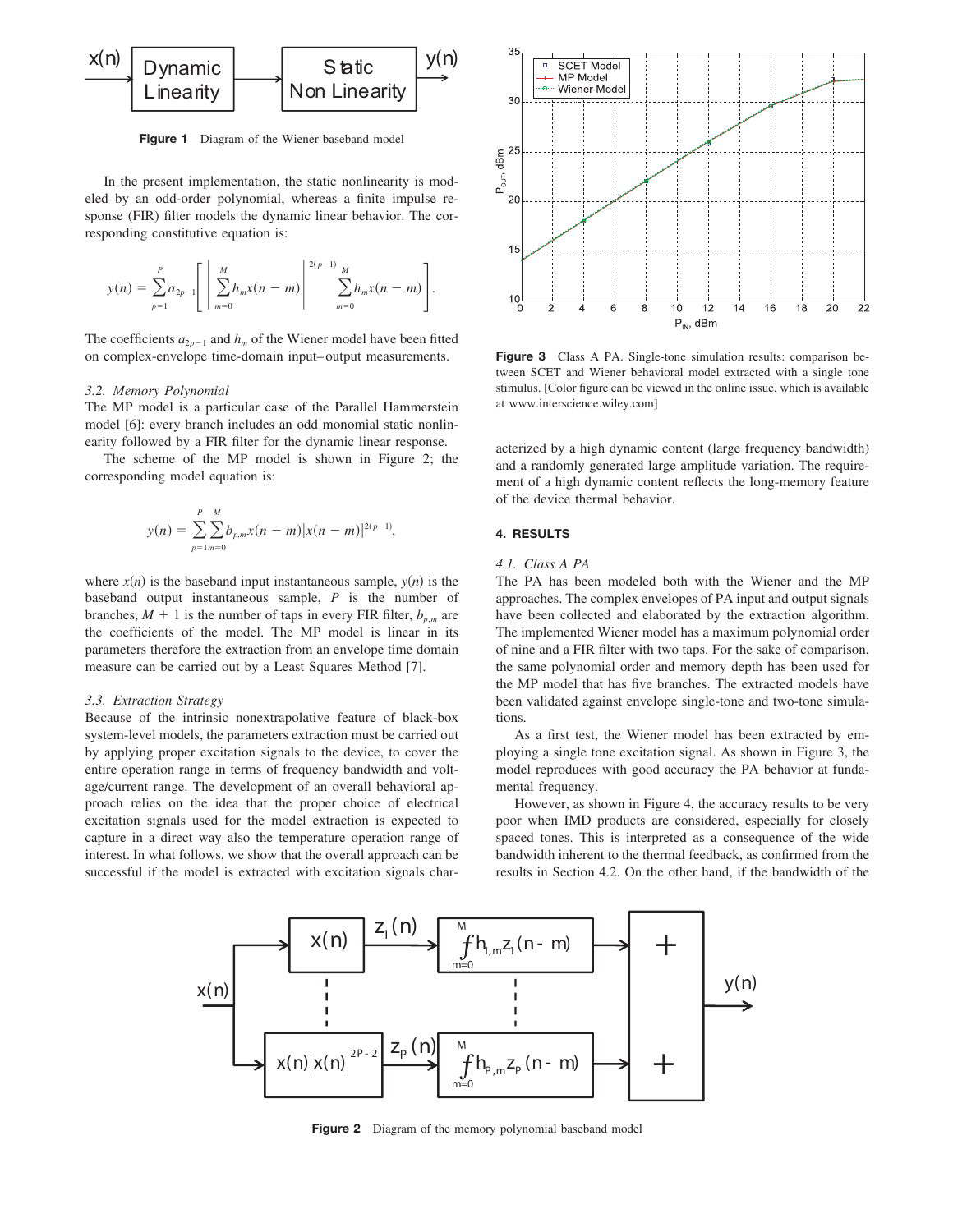

**Figure 4** Class A PA. Two-tone simulation for 20 MHz of tone spacing: comparison between SCET and Wiener behavioral model extracted with a single tone stimulus. [Color figure can be viewed in the online issue, which is available at www.interscience.wiley.com]

stimulus used during the extraction procedure is wide enough (in our approach, a random modulated signal was used with 100 MHz of bandwidth), the situation changes significantly. The two-tone  $P_{\text{IN}}-P_{\text{OUT}}$  simulation curves (with tone spacing of 30 MHz), see Figure 5, show the good agreement of both behavioral models with respect to the reference SCET model, in terms of fundamental tones and 3rd order intermodulation products (IM3). A slightly better accuracy is provided by the MP model in terms of IM3. Based on this, we have exploited the MP model to carry out two-tone simulations with different tone spacing. The results, reported in Figure 6, show that the behavioral model reproduces with good quantitative accuracy the IM3 dependence on the tone spacing.

To further assess the importance of the test signal bandwidth used for the model identification, a second MP model has been extracted with a narrow band random modulated signal (10 MHz): in this case the two-tone simulation (tones spacing of 30 MHz) shows the poor accuracy in reproducing the IM3s (note that the



**Figure 5** Class A PA. Two-tone simulation with 30 MHz of tone spacing: comparison between SCET and the two behavioral models, extracted with a wide band (100 MHz) test signal. [Color figure can be viewed in the online issue, which is available at www.interscience.wiley. com]



**Figure 6** Class A PA. Two tone simulation results: lower IM3 vs. spacing comparison between SCET and MP behavioral model extracted with a wide band (100 MHz) test signal. [Color figure can be viewed in the online issue, which is available at www.interscience.wiley.com]

average error against the SCET model is about ten times larger than in the previous case), whereas the  $P_{\text{IN}}-P_{\text{OUT}}$  at the fundamental tone frequencies still is accurate (see Fig. 7).

#### *4.2. Assessing Memory Effects*

To further assess the impact of long-memory effects on distortion and provide insight on whether they are related to the thermal or electrical response, the thermal part of the SCET model has been turned off, obtaining a purely electrical isothermal model of the PA. In this case, even if the parameter extraction is carried out with a narrow-band signal (about 10 MHz), the MP model results to be quite accurate both in terms of fundamental tones and IM3 or of the PA in the presence of wideband (30 MHz) excitation (see Fig. 8).

## **5. CONCLUSIONS**

We have presented a discussion on the suitability of black-box behavioral models, directly identified from measured electrical performances, when applied to the modeling of high-PAs in which



**Figure 7** Class A PA. Two-tone simulation with 30 MHz of tone spacing: comparison between SCET and MP behavioral model extracted with a narrow band (10 MHz) test signal. [Color figure can be viewed in the online issue, which is available at www.interscience.wiley.com]